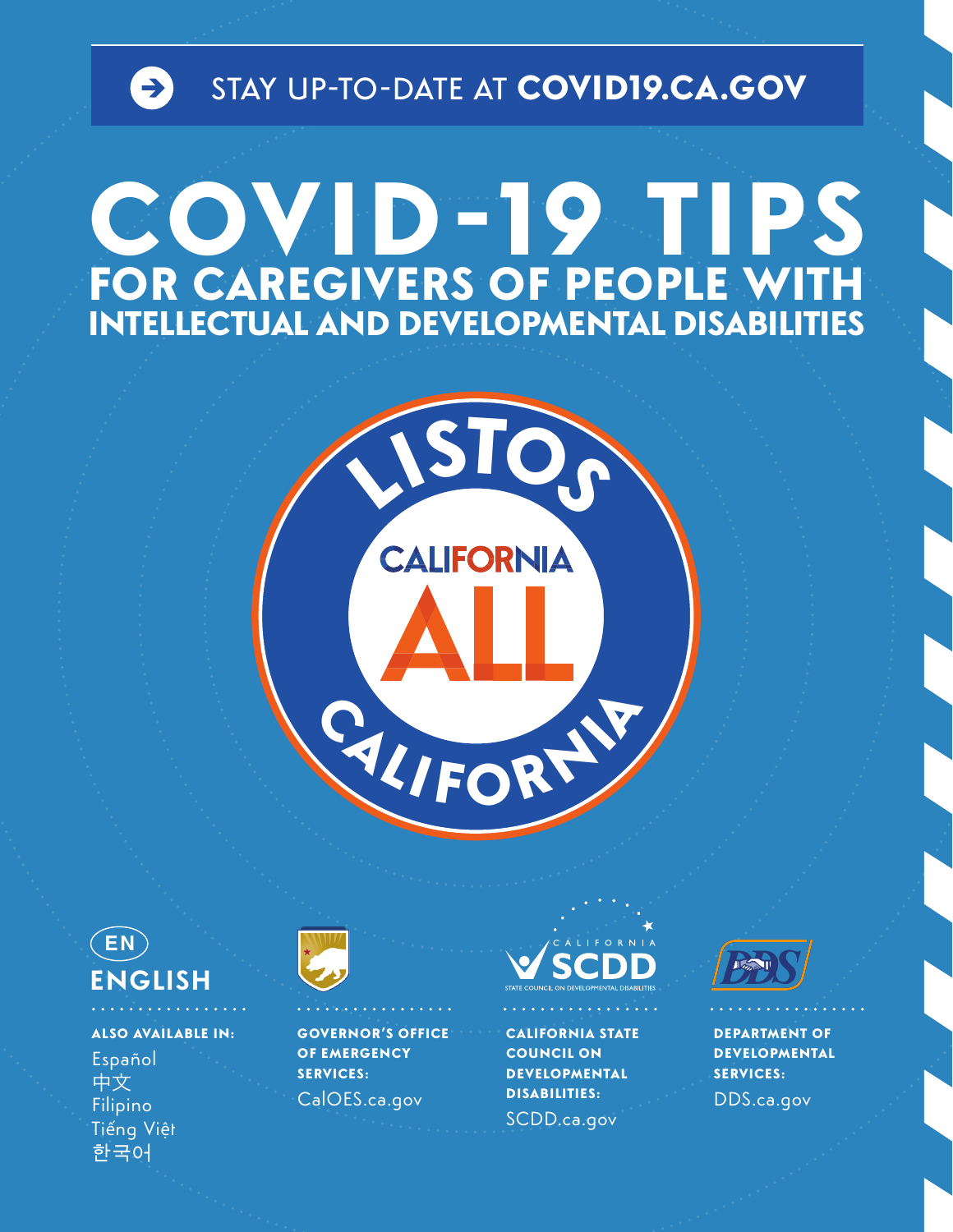### HEALTHY HABITS

#### HELP THE PERSON YOU CARE FOR BUILD GOOD EVERYDAY HABITS





**Wash hands often with soap and water for** 20 seconds.



**Cover coughs and sneezes with a sleeve or tissue. Then throw away the tissue.** 



**Disinfect frequently touched surfaces and objects daily.** 



Stay home, **except to get essentials or medical care.** 



**If you have to go out,**  stay six feet **away from others as much as possible.** 



**Wear a mask in grocery stores and other public spaces.**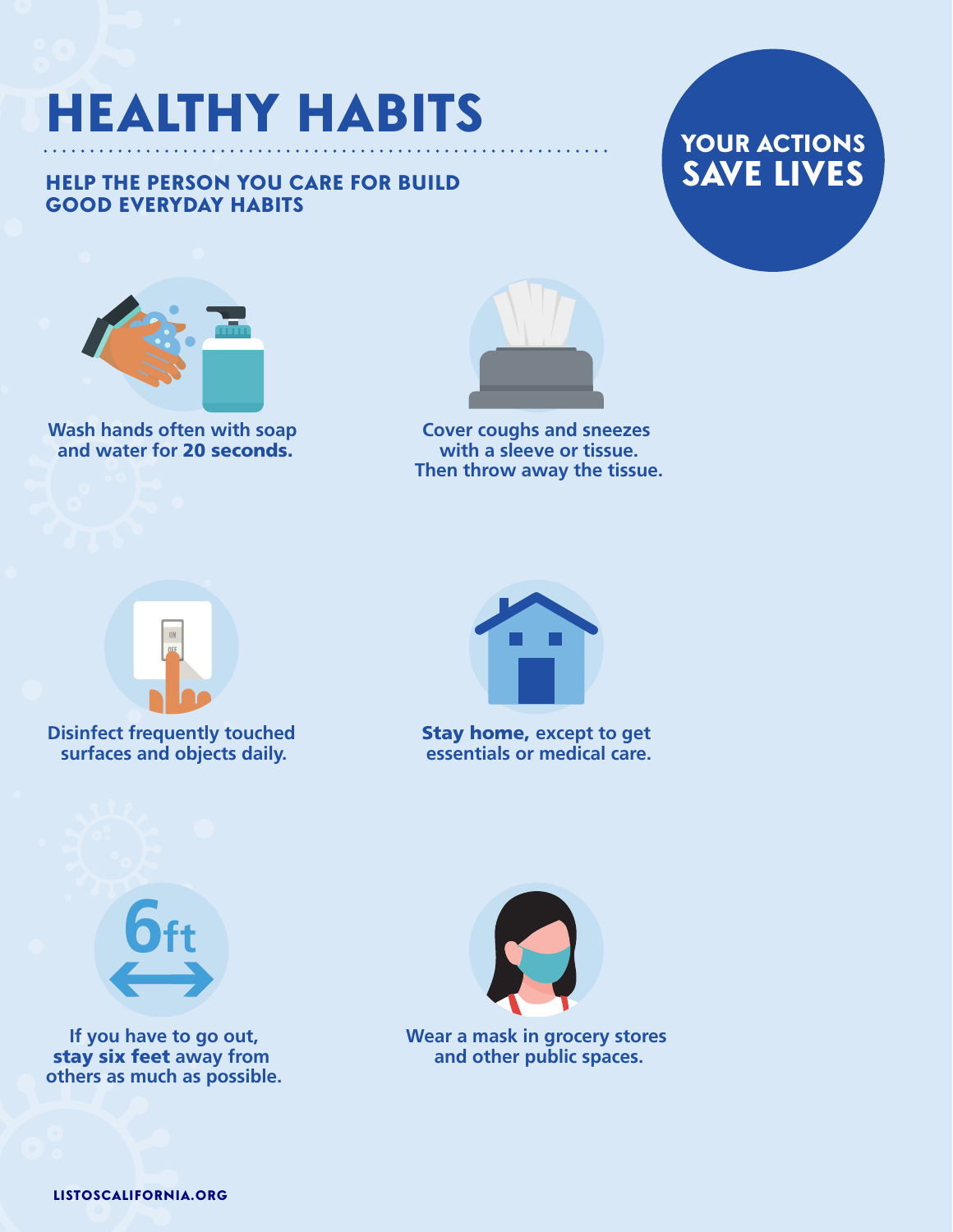## TIPS FOR CAREGIVERS

- $\Diamond$  Involve the person you support in the planning and decision-making, as much as possible.
- $\heartsuit$  Create a plan for who will be responsible for the person you care for if you fall ill.
- $\vee$  If you already have a backup or emergency plan, review it to make sure it still works.
- $\odot$  Confirm availability of service providers and other circles of support.
- $\heartsuit$  Prepare the person you care for that caregiving and other services may change or look different.
- $\heartsuit$  Train backup caregivers in case you get sick or need to be hospitalized.
- Teach other caregivers safe COVID-19 practices and telltale symptoms.
- $\heartsuit$  Listen to and discuss the concerns and feelings of the person you care for.
- **⊘** Maintain the person's outside social connections through phones and computers.
- $\bullet$  Find creative ways to maintain routines, or build new ones.
- $\bullet$  Share videos and social stories that explain COVID-19 and how to stay safe. [SCDD.CA.GOV](https://SCDD.CA.GOV)













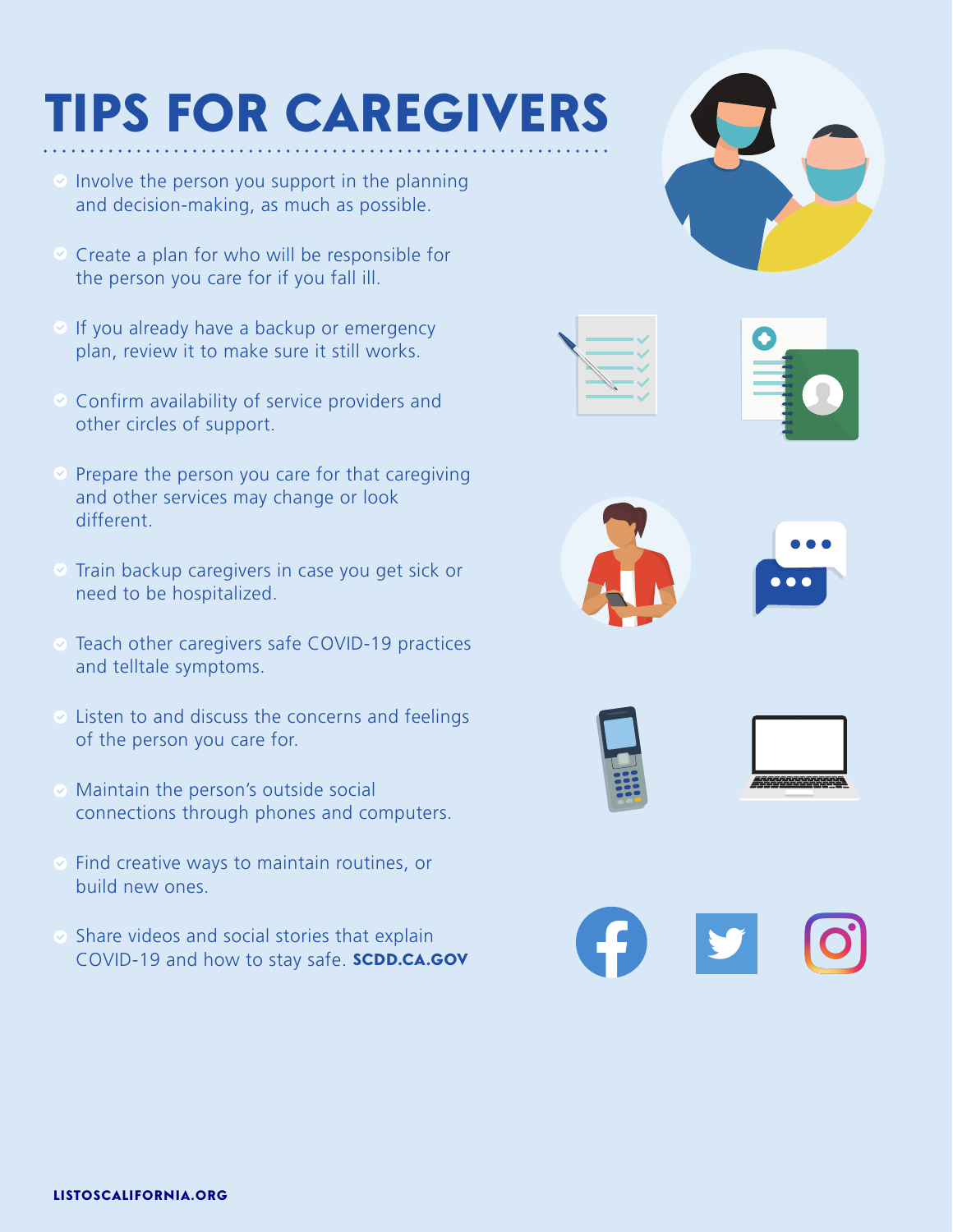### TOOLS

- $\heartsuit$  Create and share an emergency contact list, including family, friends, neighbors, drivers, healthcare and service providers, teachers, employers, the local public health department and other community resources.
- Help the person you care for to create a HEALTH PROFILE with medical conditions, doctors and medications.
- $\heartsuit$  Keep yourself up to date on what to do if you are sick or caring for someone with guidance from the CDC. CDC.GOV/CORONAVIRUS/2019-NCOV/IF-YOU-ARE-SICK/
- $\vee$  Use your care recipient's patient portal, or a mobile health app, to save and share information about health and needs.
- $\odot$  Learn how to ask a hospital to provide communication accommodations if the person you care for needs tools and support. COMMUNICATIONFIRST.ORG/COVID-19/

#### **SELF-CARE**

- $\bullet$  Take extra good care of yourself, especially if you have a chronic condition.
- $\heartsuit$  Eat healthy food and avoid stress eating.
- $\heartsuit$  Find new ways to exercise while staying home.
- $\bullet$  Stay connected with your own support system, friends and family.
- $\heartsuit$  Remember the things you enjoy and do them when you can: books, movies, meditation, calling a friend.
- $\bullet$  Avoid too much news and things that trigger stress.
- $\heartsuit$  Try to get some sleep. Sleep is key to you being able to take care of others.









#### [LISTOSCALIFORNIA.ORG](https://LISTOSCALIFORNIA.ORG)